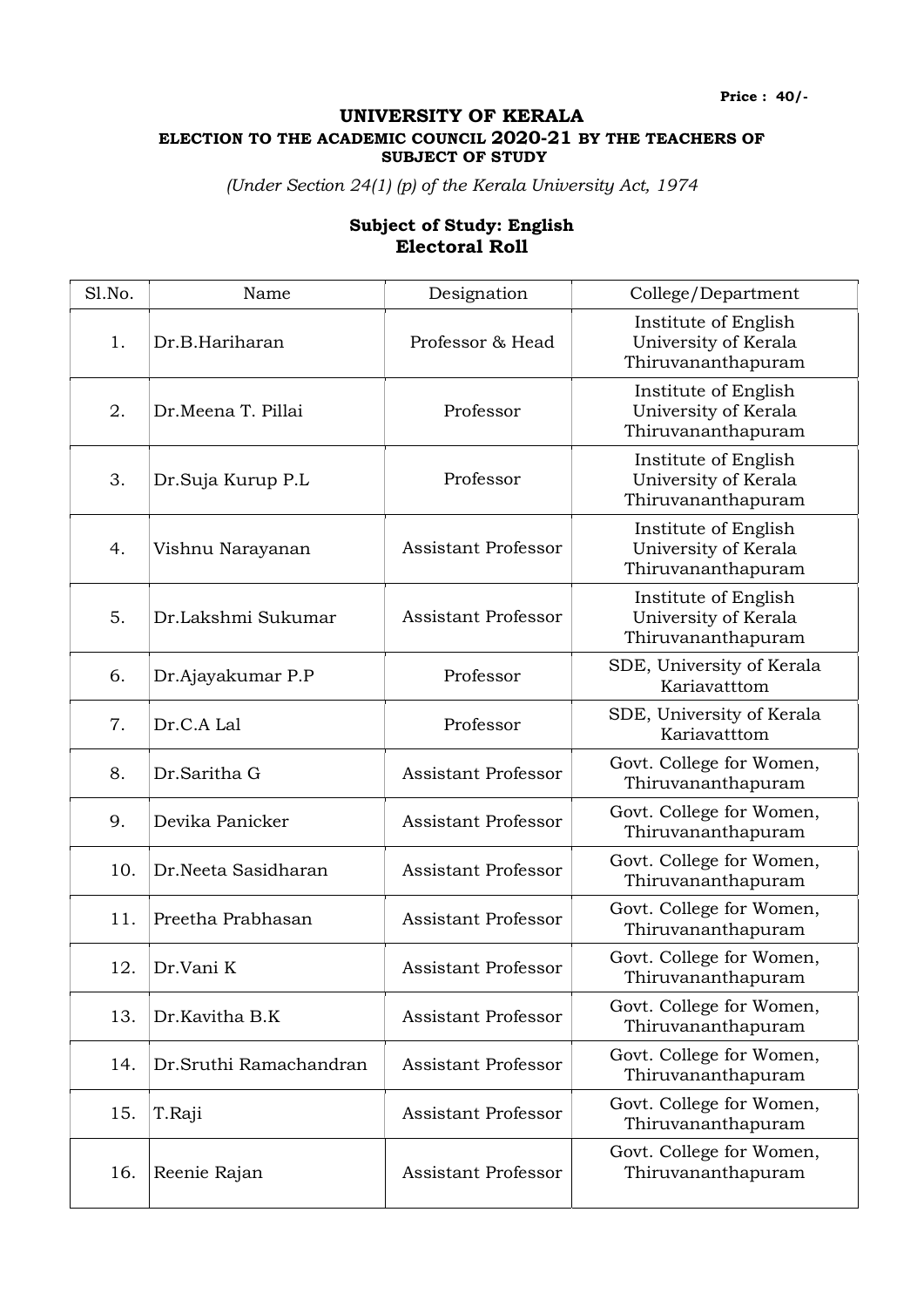| 17. | Deleep D.L        | <b>Assistant Professor</b> | Govt. College for Women,<br>Thiruvananthapuram |
|-----|-------------------|----------------------------|------------------------------------------------|
| 18. | Indu Rajasekharan | <b>Assistant Professor</b> | Govt. College for Women,<br>Thiruvananthapuram |
| 19. | Shameena Fouzia   | <b>Assistant Professor</b> | Govt. College for Women,<br>Thiruvananthapuram |
| 20. | Dr.Sanchitha J    | Associate Professor        | Govt. College for Women,<br>Thiruvananthapuram |
| 21. | Dr.Anitha Issac   | <b>Assistant Professor</b> | Govt. College for Women,<br>Thiruvananthapuram |
| 22. | Ajith Kumar J.N   | <b>Assistant Professor</b> | Govt. College for Women,<br>Thiruvananthapuram |
| 23. | Soorej Senan      | <b>Assistant Professor</b> | Govt. College for Women,<br>Thiruvananthapuram |
| 24. | Aparna Rajan      | <b>Assistant Professor</b> | Govt. College for Women,<br>Thiruvananthapuram |
| 25. | Dr.Manju P.B      | <b>Assistant Professor</b> | Govt. College for Women,<br>Thiruvananthapuram |
| 26. | Smithi Mohan      | <b>Assistant Professor</b> | Govt. College for Women,<br>Thiruvananthapuram |
| 27. | Sivapriya S       | <b>Assistant Professor</b> | Govt. College for Women,<br>Thiruvananthapuram |
| 28. | Deape N           | <b>Assistant Professor</b> | Govt. College for Women,<br>Thiruvananthapuram |
| 29. | Dr.Deepa L.C      | Associate Professor        | Govt. Arts College,<br>Thiruvananthapuram      |
| 30. | Dr.Renjini R      | <b>Assistant Professor</b> | Govt. Arts College,<br>Thiruvananthapuram      |
| 31. | Dr.Meera Baby R   | <b>Assistant Professor</b> | Govt. Arts College,<br>Thiruvananthapuram      |
| 32. | Dr.Manju C.R      | <b>Assistant Professor</b> | Govt. Arts College,<br>Thiruvananthapuram      |
| 33. | Dr.Hima S Madhu   | <b>Assistant Professor</b> | Govt. Arts College,<br>Thiruvananthapuram      |
| 34. | Anju A Palavila   | <b>Assistant Professor</b> | Govt. Arts College,<br>Thiruvananthapuram      |
| 35. | Sunil P           | <b>Assistant Professor</b> | Govt. Arts College,<br>Thiruvananthapuram      |
| 36. | Salini V.S        | <b>Assistant Professor</b> | University College<br>Thiruvananthapuram       |
| 37. | Kaikasi V.S       | <b>Assistant Professor</b> | University College<br>Thiruvananthapuram       |
| 38. | Vinurajesh G      | <b>Assistant Professor</b> | University College<br>Thiruvananthapuram       |
| 39. | Deepa Prasad L    | <b>Assistant Professor</b> | University College<br>Thiruvananthapuram       |
|     |                   |                            |                                                |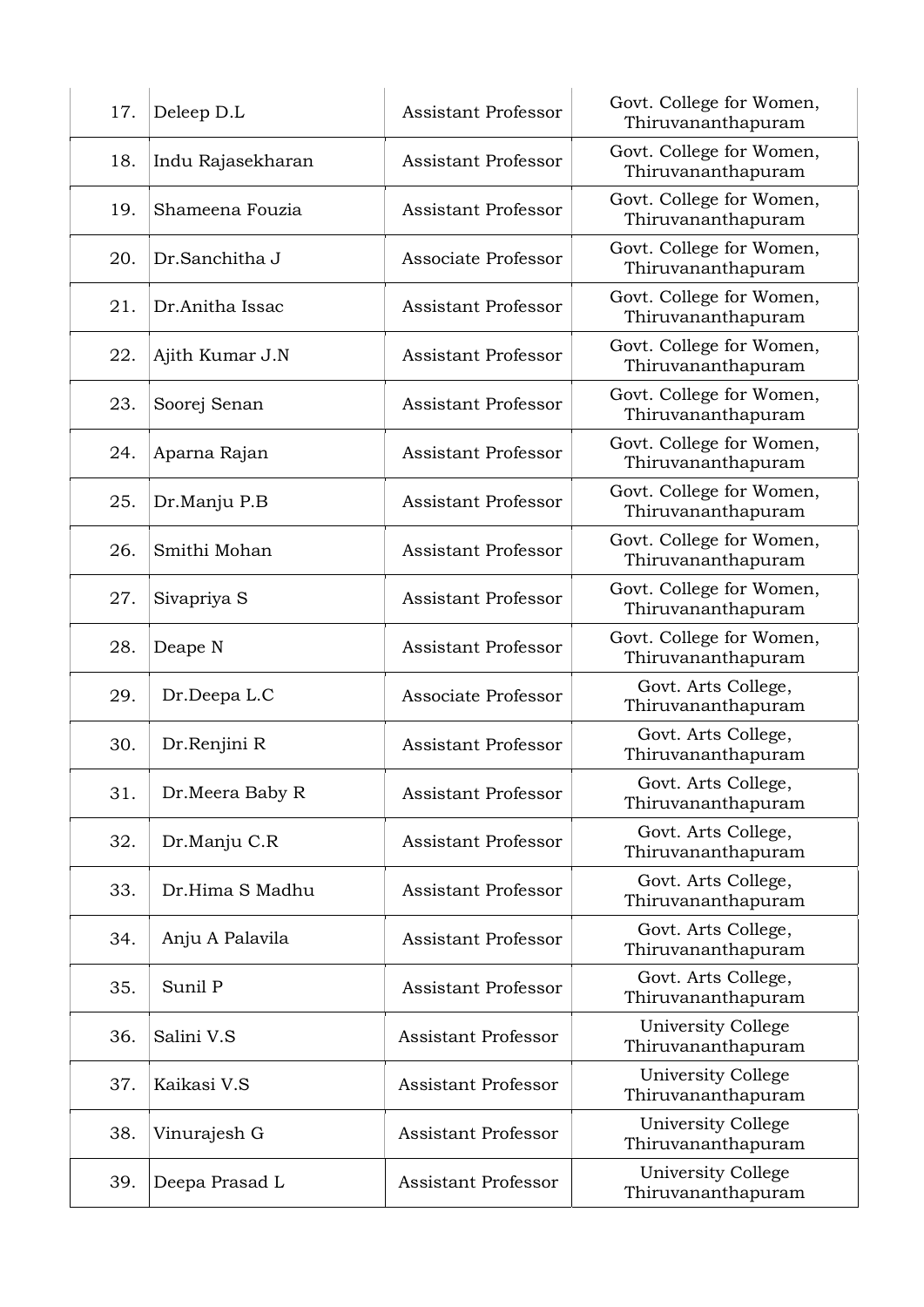| 40. | Krishna Kumar R                 | <b>Assistant Professor</b> | University College<br>Thiruvananthapuram        |
|-----|---------------------------------|----------------------------|-------------------------------------------------|
| 41. | Nalin Ganesh.N                  | <b>Assistant Professor</b> | University College<br>Thiruvananthapuram        |
| 42. | Dr.Chithra V.R                  | <b>Assistant Professor</b> | University College<br>Thiruvananthapuram        |
| 43. | Anooja K.G                      | <b>Assistant Professor</b> | University College<br>Thiruvananthapuram        |
| 44. | Divya G.S                       | <b>Assistant Professor</b> | University College<br>Thiruvananthapuram        |
| 45. | Urmila K                        | <b>Assistant Professor</b> | University College<br>Thiruvananthapuram        |
| 46. | Sajna Sanal                     | Assistant Professor        | University College<br>Thiruvananthapuram        |
| 47. | Reeja Thankachen                | <b>Assistant Professor</b> | University College<br>Thiruvananthapuram        |
| 48. | T.K Rajendran                   | <b>Assistant Professor</b> | University College<br>Thiruvananthapuram        |
| 49. | Al-Muneera.J                    | <b>Assistant Professor</b> | University College<br>Thiruvananthapuram        |
| 50. | Resmy. G. S                     | <b>Assistant Professor</b> | University College<br>Thiruvananthapuram        |
| 51. | Jisha. V. S                     | <b>Assistant Professor</b> | University College<br>Thiruvananthapuram        |
| 52. | Siva Sam. U. S                  | <b>Assistant Professor</b> | University College<br>Thiruvananthapuram        |
| 53. | Soumya. S                       | <b>Assistant Professor</b> | University College<br>Thiruvananthapuram        |
| 54. | Prasara V P                     | <b>Assistant Professor</b> | <b>University College</b><br>Thiruvananthapuram |
| 55. | Praveena Thomson                | Associate Professor        | University College<br>Thiruvananthapuram        |
| 56. | Anu <sub>S</sub>                | <b>Assistant Professor</b> | University College<br>Thiruvananthapuram        |
| 57. | M.N.Parasuraman                 | <b>Assistant Professor</b> | University College<br>Thiruvananthapuram        |
| 58. | Josna Rajan                     | <b>Assistant Professor</b> | Government College,<br>Kariavattom              |
| 59. | Parvathy V                      | <b>Assistant Professor</b> | Government College,<br>Kariavattom              |
| 60. | Dr.Chithra Thrivikraman<br>Nair | <b>Assistant Professor</b> | Govt. Sanskrit College,<br>Thiruvananthapuram   |
| 61. | Lakshmi Chandra Sekhar          | <b>Assistant Professor</b> | Government College, Attingal                    |
| 62. | Anulekshmi U.G                  | Assistant Professor        | Government College, Attingal                    |
| 63. | <b>Bimal Edwin</b>              | Assistant Professor        | Government College, Attingal                    |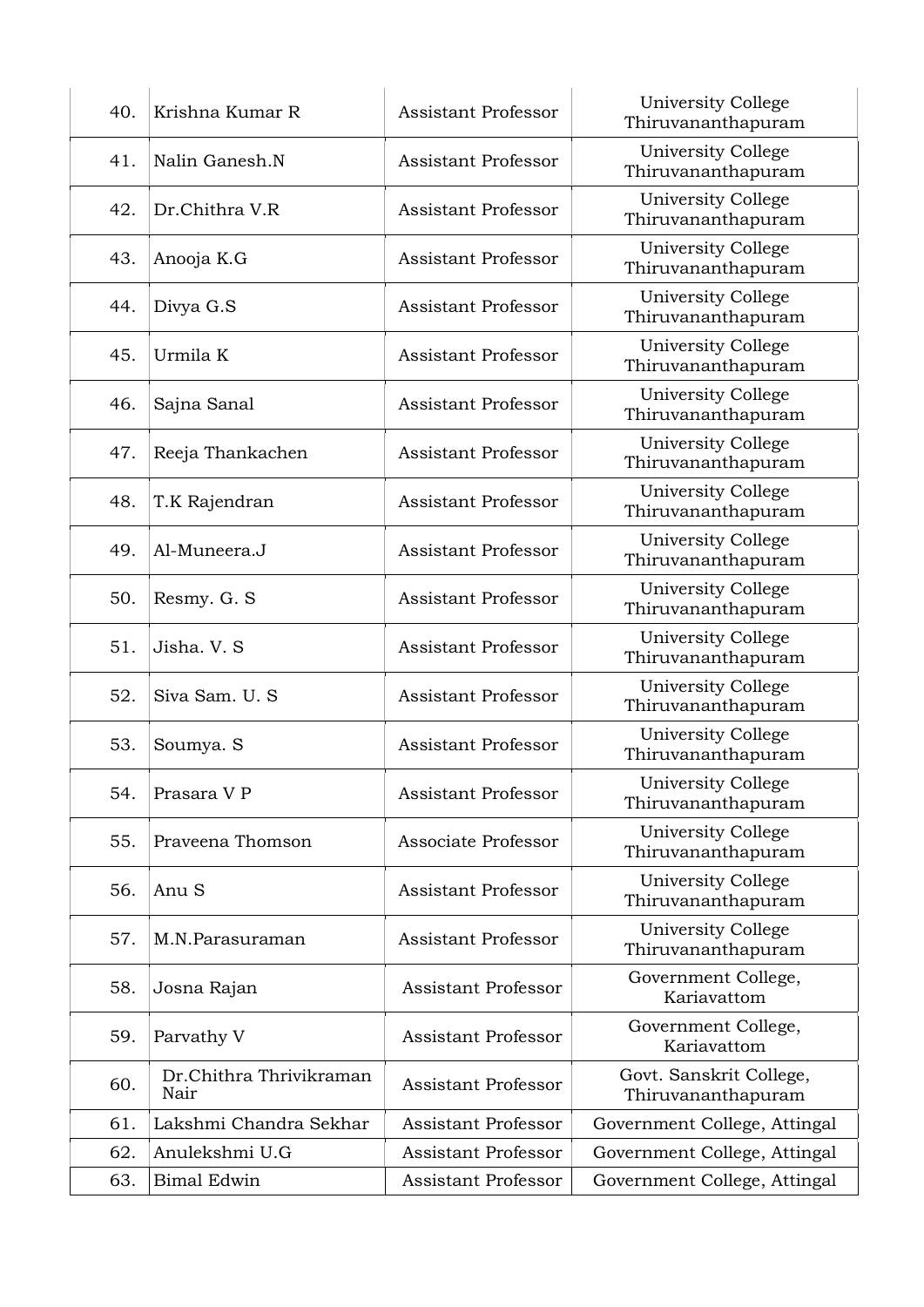| 64. | <b>Arathy Pratap</b> | <b>Assistant Professor</b> | Government College, Attingal                                             |
|-----|----------------------|----------------------------|--------------------------------------------------------------------------|
| 65. | Dr.Nisha N           | <b>Assistant Professor</b> | Government College, Attingal                                             |
| 66. | Dr.Nevil Stephen S   | <b>Assistant Professor</b> | Government College, Attingal                                             |
| 67. | Lekshmy P            | <b>Assistant Professor</b> | Government College, Attingal                                             |
| 68. | Ganga R              | <b>Assistant Professor</b> | Government College, Attingal                                             |
| 69. | Dr.Jayalekshmi N.S   | <b>Assistant Professor</b> | Government College,<br>Nedumangad                                        |
| 70. | Dr.Manju R           | <b>Assistant Professor</b> | Government College,<br>Nedumangad                                        |
| 71. | Asha C               | <b>Assistant Professor</b> | Government College,<br>Nedumangad                                        |
| 72. | Leena T.L            | <b>Assistant Professor</b> | Govt KNM Arts & Science<br>College, Kanjiramkulam,<br>Thiruvananthapuram |
| 73. | Rekha V.G            | <b>Assistant Professor</b> | Govt KNM Arts & Science<br>College, Kanjiramkulam,<br>Thiruvananthapuram |
| 74. | Kezia Anna.V         | <b>Assistant Professor</b> | Govt KNM Arts & Science<br>College, Kanjiramkulam,<br>Thiruvananthapuram |
| 75. | Surinamol R          | <b>Assistant Professor</b> | Govt KNM Arts & Science<br>College, Kanjiramkulam,<br>Thiruvananthapuram |
| 76. | Anupama S.R          | <b>Assistant Professor</b> | Govt KNM Arts & Science<br>College, Kanjiramkulam,<br>Thiruvananthapuram |
| 77. | Abheeshta Nath J.R   | <b>Assistant Professor</b> | Govt KNM Arts & Science<br>College, Kanjiramkulam,<br>Thiruvananthapuram |
| 78. | Sarada SM            | <b>Assistant Professor</b> | Govt KNM Arts & Science<br>College, Kanjiramkulam,<br>Thiruvananthapuram |
| 79. | Priya P.S            | <b>Assistant Professor</b> | MMS Govt. Arts & science<br>College, Malayinkeezhu                       |
| 80. | Anusha S             | <b>Assistant Professor</b> | MMS Govt. Arts & science<br>College, Malayinkeezhu                       |
| 81. | Smitha J Lal         | <b>Assistant Professor</b> | MMS Govt. Arts & science<br>College, Malayinkeezhu                       |
| 82. | Mary Suneetha Joy    | <b>Assistant Professor</b> | MMS Govt. Arts & science<br>College, Malayinkeezhu                       |
| 83. | Praseetha P          | <b>Assistant Professor</b> | Govt.Arts & Science College,<br>Kulathoor, Neyyattinkara                 |
| 84. | Rajitha R            | <b>Assistant Professor</b> | Govt.Arts & Science College,<br>Kulathoor, Neyyattinkara                 |
| 85. | Minu V               | <b>Assistant Professor</b> | Govt.Arts & Science College,<br>Kulathoor, Neyyattinkara                 |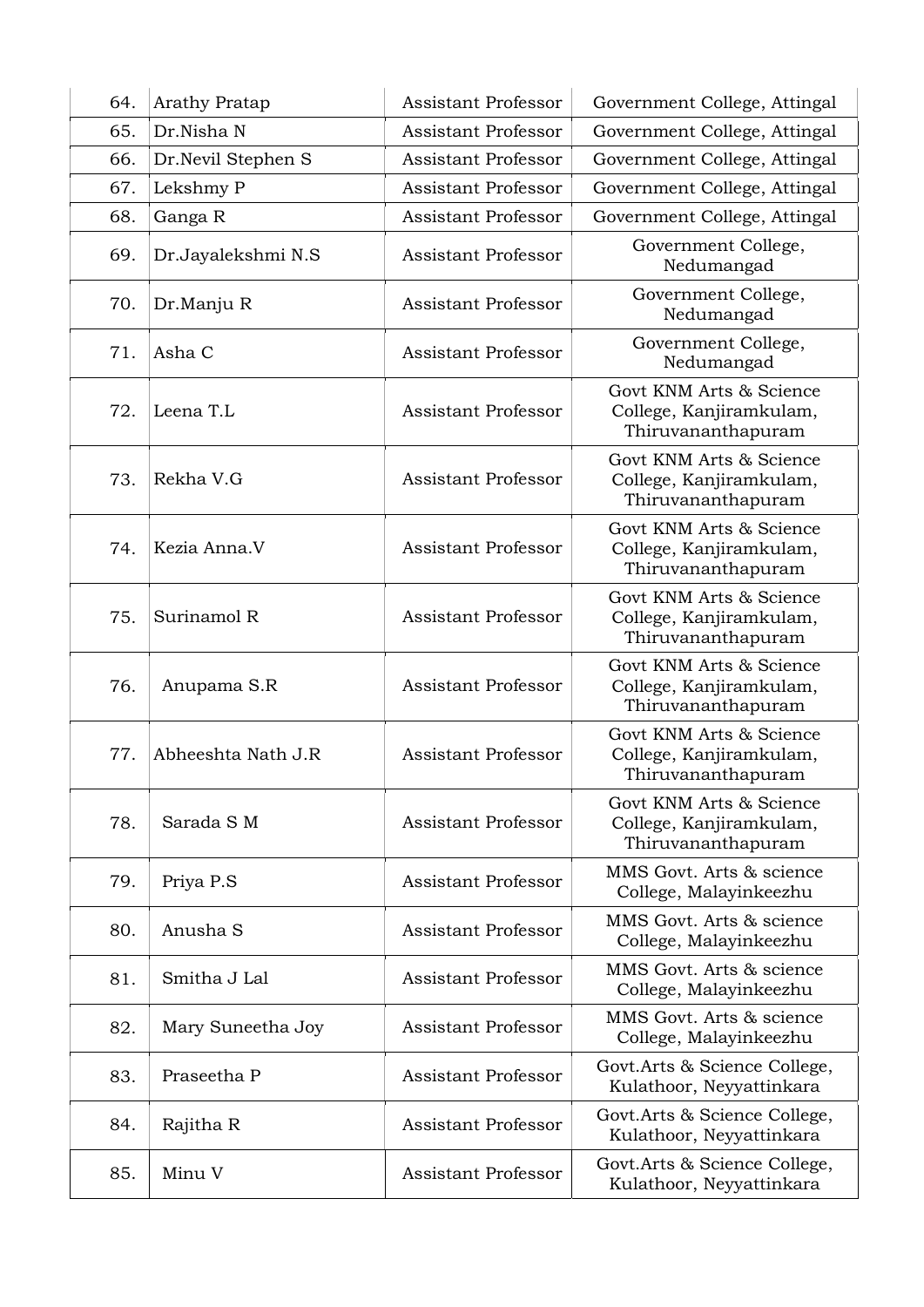| 86.  | Aswathy V.N                        | <b>Assistant Professor</b> | Govt.Arts & Science College,<br>Kulathoor, Neyyattinkara |
|------|------------------------------------|----------------------------|----------------------------------------------------------|
| 87.  | Sonya J Nair                       | <b>Assistant Professor</b> | All Saints College,<br>Thiruvananthapuram                |
| 88.  | Kukku Xavier                       | <b>Assistant Professor</b> | All Saints College,<br>Thiruvananthapuram                |
| 89.  | Dr.Liji Varghese                   | <b>Assistant Professor</b> | All Saints College,<br>Thiruvananthapuram                |
| 90.  | Dr.Sr.Pascoela<br>Adelrich D'Souza | <b>Assistant Professor</b> | All Saints College,<br>Thiruvananthapuram                |
| 91.  | Dr.Rajsree M.S                     | <b>Assistant Professor</b> | All Saints College,<br>Thiruvananthapuram                |
| 92.  | Sapna Srinivas                     | <b>Assistant Professor</b> | All Saints College,<br>Thiruvananthapuram                |
| 93.  | Simna S Stephen                    | <b>Assistant Professor</b> | All Saints College,<br>Thiruvananthapuram                |
| 94.  | Nishel Prem Elias                  | <b>Assistant Professor</b> | All Saints College,<br>Thiruvananthapuram                |
| 95.  | Diana V Prakash                    | <b>Assistant Professor</b> | All Saints College,<br>Thiruvananthapuram                |
| 96.  | Dr.Kavitha .N                      | <b>Assistant Professor</b> | All Saints College,<br>Thiruvananthapuram                |
| 97.  | Joveeta Justin                     | <b>Assistant Professor</b> | All Saints College,<br>Thiruvananthapuram                |
| 98.  | Celina James                       | <b>Assistant Professor</b> | All Saints College,<br>Thiruvananthapuram                |
| 99.  | Dr. Devika. S                      | Associate Professor        | HHMSPB NSS College for<br>Women Neeramankara             |
| 100. | Dr. Asha Krishnan                  | <b>Assistant Professor</b> | HHMSPB NSS College for<br>Women Neeramankara             |
| 101. | Radhika R                          | <b>Assistant Professor</b> | HHMSPB NSS College for<br>Women Neeramankara             |
| 102. | Amritha.S.Nair                     | <b>Assistant Professor</b> | HHMSPB NSS College for<br>Women Neeramankara             |
| 103. | Dr. Aswathy. A                     | <b>Assistant Professor</b> | HHMSPB NSS College for<br>Women Neeramankara             |
| 104. | Asha Prabhakaran                   | <b>Assistant Professor</b> | HHMSPB NSS College for<br>Women Neeramankara             |
| 105. | Malini S Kumar                     | <b>Assistant Professor</b> | HHMSPB NSS College for<br>Women Neeramankara             |
| 106. | Laskshmi. B                        | <b>Assistant Professor</b> | HHMSPB NSS College for<br>Women Neeramankara             |
| 107. | Veena. S                           | <b>Assistant Professor</b> | HHMSPB NSS College for<br>Women Neeramankara             |
| 108. | Anila Chandran                     | <b>Assistant Professor</b> | HHMSPB NSS College for<br>Women Neeramankara             |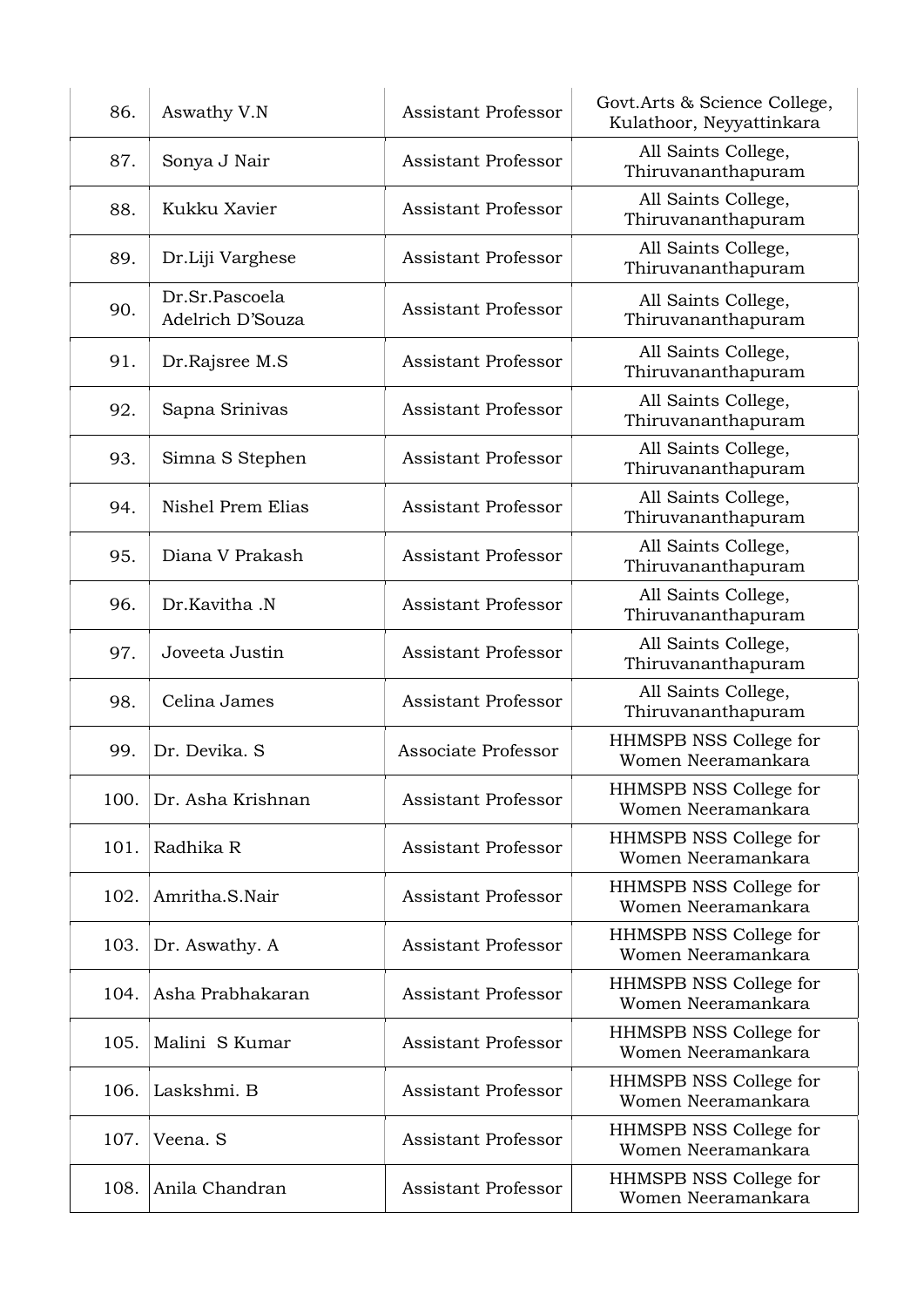| 109. Dr. Meera Rachal Selvaraj | <b>Assistant Professor</b> | HHMSPB NSS College for<br>Women Neeramankara           |
|--------------------------------|----------------------------|--------------------------------------------------------|
| Jayalakshmi P.R                | Associate Professor        | Mahatma Gandhi College,<br>Thiruvananthapuram          |
| Sheela <sub>S</sub>            | Associate Professor        | Mahatma Gandhi College,<br>Thiruvananthapuram          |
| Dr.Vidya Rajagopal             | Associate Professor        | Mahatma Gandhi College,<br>Thiruvananthapuram          |
| Dr.Asha K.Nair                 | Associate Professor        | Mahatma Gandhi College,<br>Thiruvananthapuram          |
| Dr.Lakshmi Priya N             | <b>Assistant Professor</b> | Mahatma Gandhi College,<br>Thiruvananthapuram          |
| Dr.Chithra V.S                 | <b>Assistant Professor</b> | Mahatma Gandhi College,<br>Thiruvananthapuram          |
| Jessykutty M.Jose              | <b>Assistant Professor</b> | Mahatma Gandhi College,<br>Thiruvananthapuram          |
| Dr.M.S Gayathri Devi           | <b>Assistant Professor</b> | Mahatma Gandhi College,<br>Thiruvananthapuram          |
| Lt.Aravindan S.S               | <b>Assistant Professor</b> | Mahatma Gandhi College,<br>Thiruvananthapuram          |
| Jeeva Krishnan K               | <b>Assistant Professor</b> | Mahatma Gandhi College,<br>Thiruvananthapuram          |
| Saritha M                      | <b>Assistant Professor</b> | Mahatma Gandhi College,<br>Thiruvananthapuram          |
| Aparna R. Menon                | <b>Assistant Professor</b> | Mahatma Gandhi College,<br>Thiruvananthapuram          |
| Dr. Cherian John               | Associate Professor        | Mar Ivanios College, Nalanchira,<br>Thiruvananthapuram |
| Dr. Shirley Stewart            | Associate Professor        | Mar Ivanios College, Nalanchira,<br>Thiruvananthapuram |
| Dr. Neeta Sharma               | Associate Professor        | Mar Ivanios College, Nalanchira,<br>Thiruvananthapuram |
| Reny Skaria                    | <b>Assistant Professor</b> | Mar Ivanios College, Nalanchira,<br>Thiruvananthapuram |
| Meenu Jose                     | Assistant Professor        | Mar Ivanios College, Nalanchira,<br>Thiruvananthapuram |
| Preethamol. M.K.               | <b>Assistant Professor</b> | Mar Ivanios College, Nalanchira,<br>Thiruvananthapuram |
| Rani Alex                      | <b>Assistant Professor</b> | Mar Ivanios College, Nalanchira,<br>Thiruvananthapuram |
| Resmi Sally Koshy              | <b>Assistant Professor</b> | Mar Ivanios College, Nalanchira,<br>Thiruvananthapuram |
| Divya Johnson                  | <b>Assistant Professor</b> | Mar Ivanios College, Nalanchira,<br>Thiruvananthapuram |
| Neethu Anna Tharakan           | <b>Assistant Professor</b> | Mar Ivanios College, Nalanchira,<br>Thiruvananthapuram |
|                                |                            |                                                        |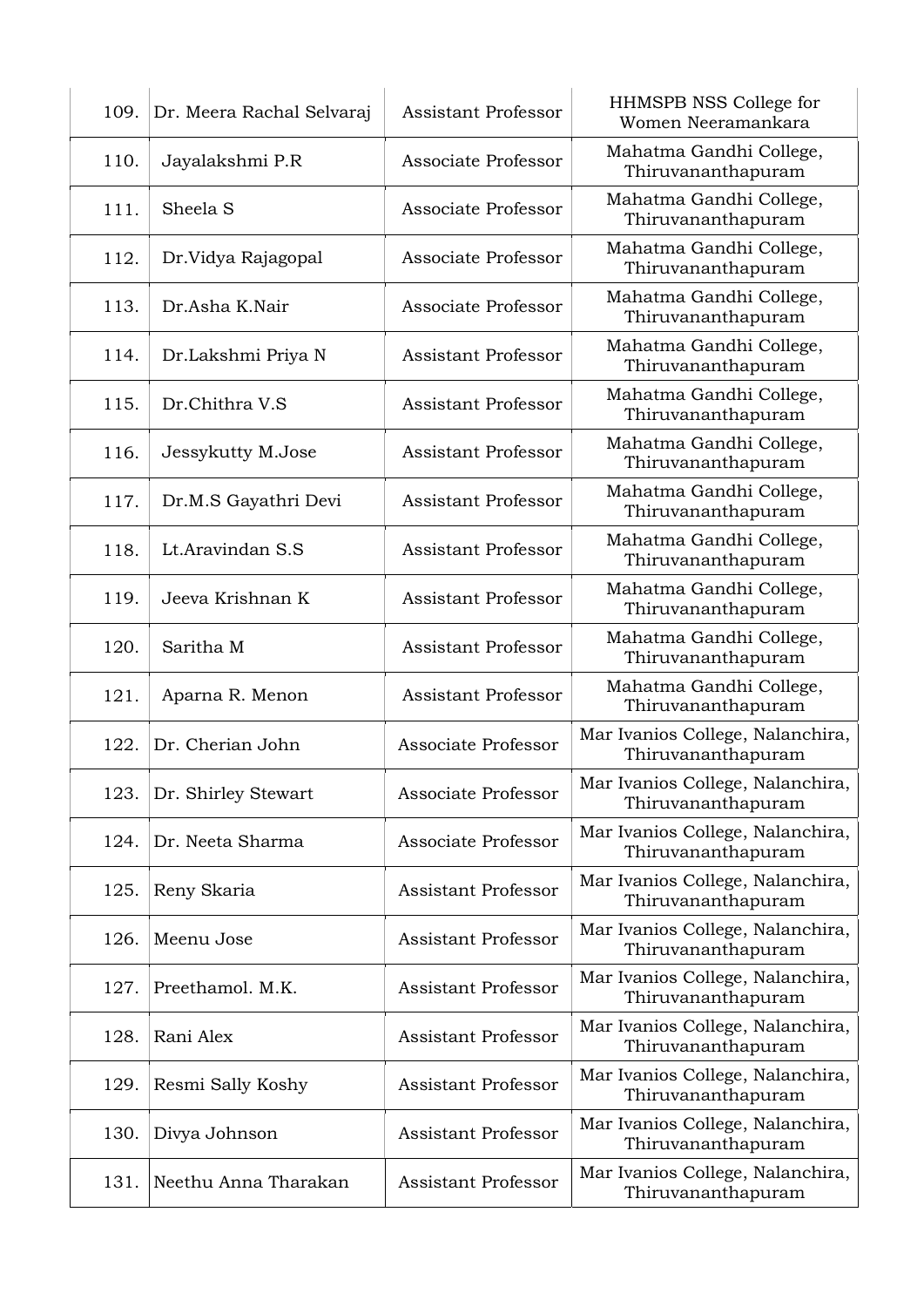| 132. | Nayana Konath       | <b>Assistant Professor</b> | Sree Narayanana College,<br>Sivagiri, Varkala |
|------|---------------------|----------------------------|-----------------------------------------------|
| 133. | Anisha N            | <b>Assistant Professor</b> | Sree Narayanana College,<br>Sivagiri, Varkala |
| 134. | Preetha Krishna L   | <b>Assistant Professor</b> | Sree Narayanana College,<br>Sivagiri, Varkala |
| 135. | Avani Saseendran    | <b>Assistant Professor</b> | Sree Narayanana College,<br>Sivagiri, Varkala |
| 136. | Dr.Manu Remakant    | Associate Professor        | Sree Narayanana College,<br>Chempazhanthy     |
| 137. | Julie P.S           | <b>Assistant Professor</b> | Sree Narayanana College,<br>Chempazhanthy     |
| 138. | Lakshmipriya P.S    | Assistant Professor        | Sree Narayanana College,<br>Chempazhanthy     |
| 139. | Neelima S.Saral     | <b>Assistant Professor</b> | Sree Narayanana College,<br>Chempazhanthy     |
| 140. | Remya C.R           | <b>Assistant Professor</b> | Sree Narayanana College,<br>Chempazhanthy     |
| 141. | Bhavya Prakash      | <b>Assistant Professor</b> | Sree Narayanana College,<br>Chempazhanthy     |
| 142. | Jijo T.R            | <b>Assistant Professor</b> | Sree Narayanana College,<br>Chempazhanthy     |
| 143. | Sangeetha Hariharan | <b>Assistant Professor</b> | Sree Narayanana College,<br>Chempazhanthy     |
| 144. | Dr. Asha K          | <b>Assistant Professor</b> | VTM NSS College,<br>Dhanuvachapuram           |
| 145. | Dr. Sigma G. R      | <b>Assistant Professor</b> | VTM NSS College,<br>Dhanuvachapuram           |
| 146. | Lakshmi Menon       | <b>Assistant Professor</b> | VTM NSS College,<br>Dhanuvachapuram           |
| 147. | Chithra Mohan       | <b>Assistant Professor</b> | VTM NSS College,<br>Dhanuvachapuram           |
| 148. | Parvathy G          | <b>Assistant Professor</b> | VTM NSS College,<br>Dhanuvachapuram           |
| 149. | Shama Pillai        | <b>Assistant Professor</b> | VTM NSS College,<br>Dhanuvachapuram           |
| 150. | Gayathri Menon K    | <b>Assistant Professor</b> | VTM NSS College,<br>Dhanuvachapuram           |
| 151. | Anjali R            | <b>Assistant Professor</b> | VTM NSS College,<br>Dhanuvachapuram           |
| 152. | Saranya K.V         | <b>Assistant Professor</b> | VTM NSS College,<br>Dhanuvachapuram           |
| 153. | Aswathy G           | <b>Assistant Professor</b> | VTM NSS College,<br>Dhanuvachapuram           |
| 154. | Arathi Lal B        | <b>Assistant Professor</b> | VTM NSS College,<br>Dhanuvachapuram           |
|      |                     |                            |                                               |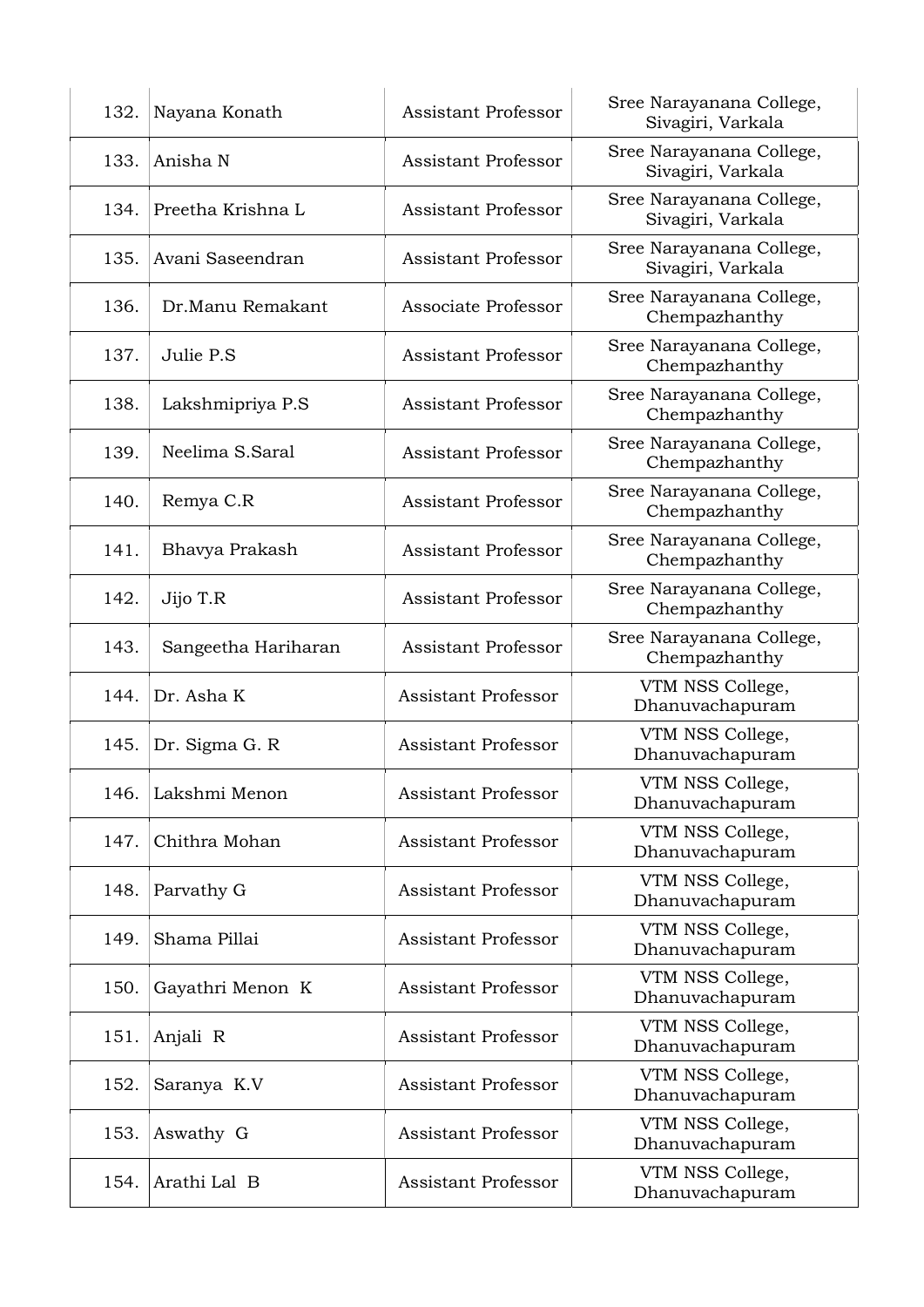| 156. |                      | <b>Assistant Professor</b> | Christian College,<br>Kattakkada                                       |
|------|----------------------|----------------------------|------------------------------------------------------------------------|
|      | <b>Sherly Samson</b> | <b>Assistant Professor</b> | Christian College,<br>Kattakkada                                       |
| 157. | J.S.Jahangir         | <b>Assistant Professor</b> | Iqbal college,<br>Peringamala                                          |
| 158. | Rani Vineeta         | <b>Assistant Professor</b> | Iqbal college,<br>Peringamala                                          |
| 159. | Famina A             | <b>Assistant Professor</b> | Iqbal college,<br>Peringamala                                          |
| 160. | Athulya Thankachy    | <b>Assistant Professor</b> | Iqbal college,<br>Peringamala                                          |
| 161. | Susy Antony          | <b>Assistant Professor</b> | Iqbal college,<br>Peringamala                                          |
| 162. | Dr.Anupama L         | <b>Assistant Professor</b> | Iqbal college,<br>Peringamala                                          |
| 163. | Dr.K.Jaseedha        |                            | Mannaniya college of Arts &<br>Science, Pangode,<br>Thiruvananthapuram |
| 164. | Nofiya S.N           |                            | Mannaniya college of Arts &<br>Science, Pangode,<br>Thiruvananthapuram |
| 165. | N.P.Rajendran        | Assistant Professor        | Baby John Memorial<br>Government College, Chavara                      |
| 166. | Dr.Mini Babu         | <b>Assistant Professor</b> | Baby John Memorial<br>Government College, Chavara                      |
| 167. | Dr.Yamuna D.S        | <b>Assistant Professor</b> | Baby John Memorial<br>Government College, Chavara                      |
| 168. | Dr.Gireesh J         | <b>Assistant Professor</b> | Baby John Memorial<br>Government College, Chavara                      |
| 169. | Dimple M.Scaria      | <b>Assistant Professor</b> | Baby John Memorial<br>Government College, Chavara                      |
| 170. | Latha S Sarma        | <b>Assistant Professor</b> | Baby John Memorial<br>Government College, Chavara                      |
| 171. | Dr.Reshmi R.L        | <b>Assistant Professor</b> | Baby John Memorial<br>Government College, Chavara                      |
| 172. | Vincy V              | <b>Assistant Professor</b> | Baby John Memorial<br>Government College, Chavara                      |
| 173. | Dr.Rajalekshmi K.L   | <b>Assistant Professor</b> | Govt. Arts & Science college,<br>Karunagappally                        |
| 174. | Harikumar T.G        | <b>Assistant Professor</b> | Govt. Arts & Science college,<br>Karunagappally                        |
| 175. | Anju P.R             | <b>Assistant Professor</b> | Govt. Arts & Science college,<br>Karunagappally                        |
| 176. | Sindhu P             | <b>Assistant Professor</b> | Govt. Arts & Science college,<br>Karunagappally                        |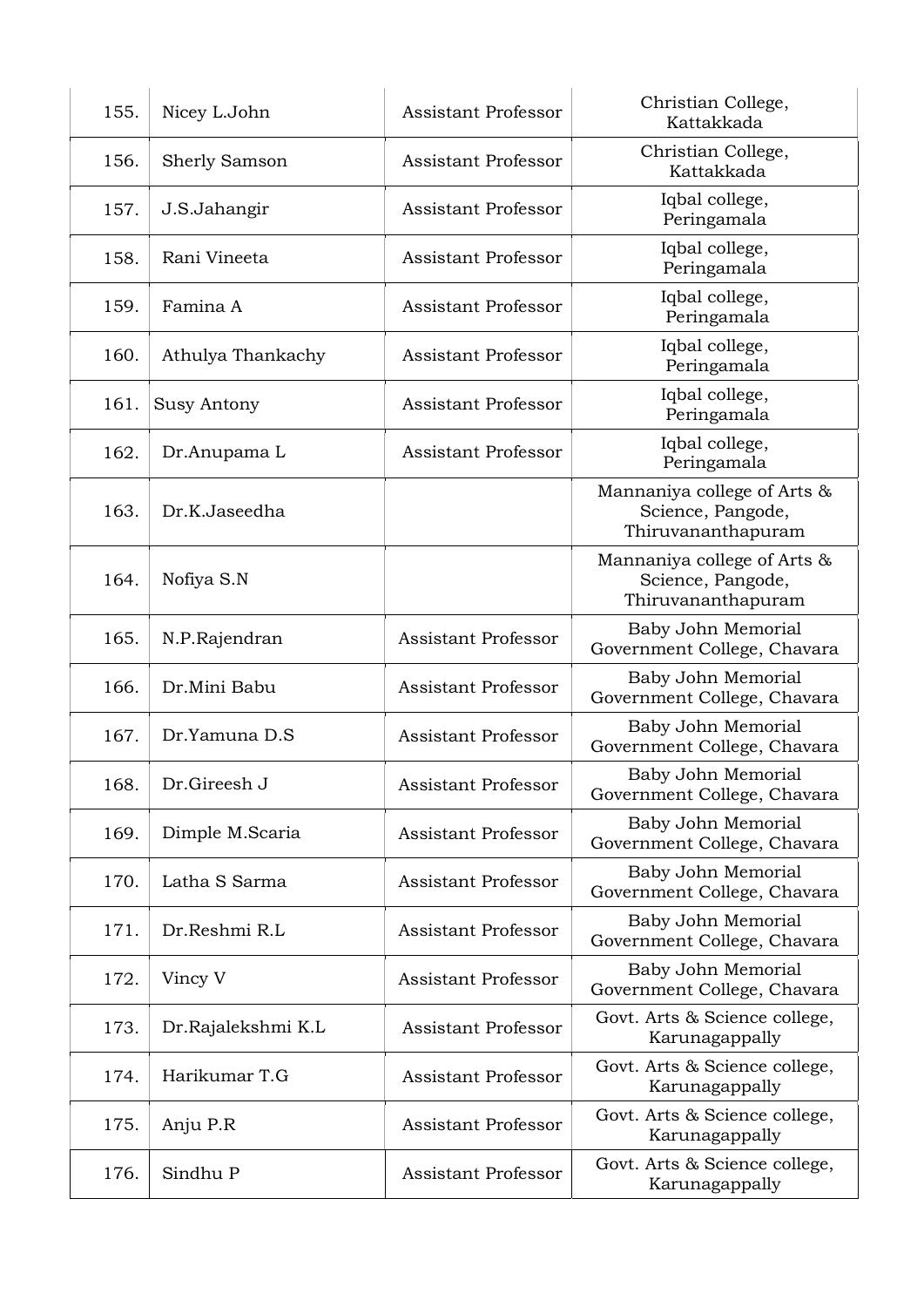| 177. | Joly Malayam                    | <b>Assistant Professor</b> | Govt. Arts & Science college,<br>Karunagappally |
|------|---------------------------------|----------------------------|-------------------------------------------------|
| 178. | Dr.Cynthia Catherine<br>Michael | Associate Professor        | Fatima Mata National College,<br>Kollam         |
| 179. | Dr.Parvathy S                   | Associate Professor        | Fatima Mata National College,<br>Kollam         |
| 180. | Dr.Supriya M                    | Associate Professor        | Fatima Mata National College,<br>Kollam         |
| 181. | Dr.Clara Bernadette<br>Reshma   | <b>Assistant Professor</b> | Fatima Mata National College,<br>Kollam         |
| 182. | Stancilaus S                    | <b>Assistant Professor</b> | Fatima Mata National College,<br>Kollam         |
| 183. | Dr.Manoj S                      | <b>Assistant Professor</b> | Fatima Mata National College,<br>Kollam         |
| 184. | Christy Clement                 | <b>Assistant Professor</b> | Fatima Mata National College,<br>Kollam         |
| 185. | Dr.Mercy Familia                | <b>Assistant Professor</b> | Fatima Mata National College,<br>Kollam         |
| 186. | Sony J                          | <b>Assistant Professor</b> | Fatima Mata National College,<br>Kollam         |
| 187. | Jaya Sunny                      | <b>Assistant Professor</b> | Fatima Mata National College,<br>Kollam         |
| 188. | Suman A                         | Associate Professor        | K.S.M.D.B College<br>Sasthamcotta               |
| 189. | Mini S                          | Associate Professor        | K.S.M.D.B College<br>Sasthamcotta               |
| 190. | Sandhya C Vidhyadharan          | Associate Professor        | K.S.M.D.B College<br>Sasthamcotta               |
| 191. | Sankara Narayanan K.R           | Associate Professor        | K.S.M.D.B College<br>Sasthamcotta               |
| 192. | Dr.Sushilkumar S                | Associate Professor        | K.S.M.D.B College<br>Sasthamcotta               |
| 193. | Mini R Nair                     | Associate Professor        | K.S.M.D.B College<br>Sasthamcotta               |
| 194. | Lisa Pavithran                  | <b>Assistant Professor</b> | K.S.M.D.B College<br>Sasthamcotta               |
| 195. | Parvathy S                      | <b>Assistant Professor</b> | K.S.M.D.B College<br>Sasthamcotta               |
| 196. | Sunrima K.V                     | Assistant Professor        | K.S.M.D.B College<br>Sasthamcotta               |
| 197. | Malini Murali                   | <b>Assistant Professor</b> | K.S.M.D.B College<br>Sasthamcotta               |
| 198. | Sherin Aslam                    | <b>Assistant Professor</b> | TKM College of Arts & Science,<br>Kollam        |
| 199. | Liby K.S                        | <b>Assistant Professor</b> | TKM College of Arts & Science,<br>Kollam        |
|      |                                 |                            |                                                 |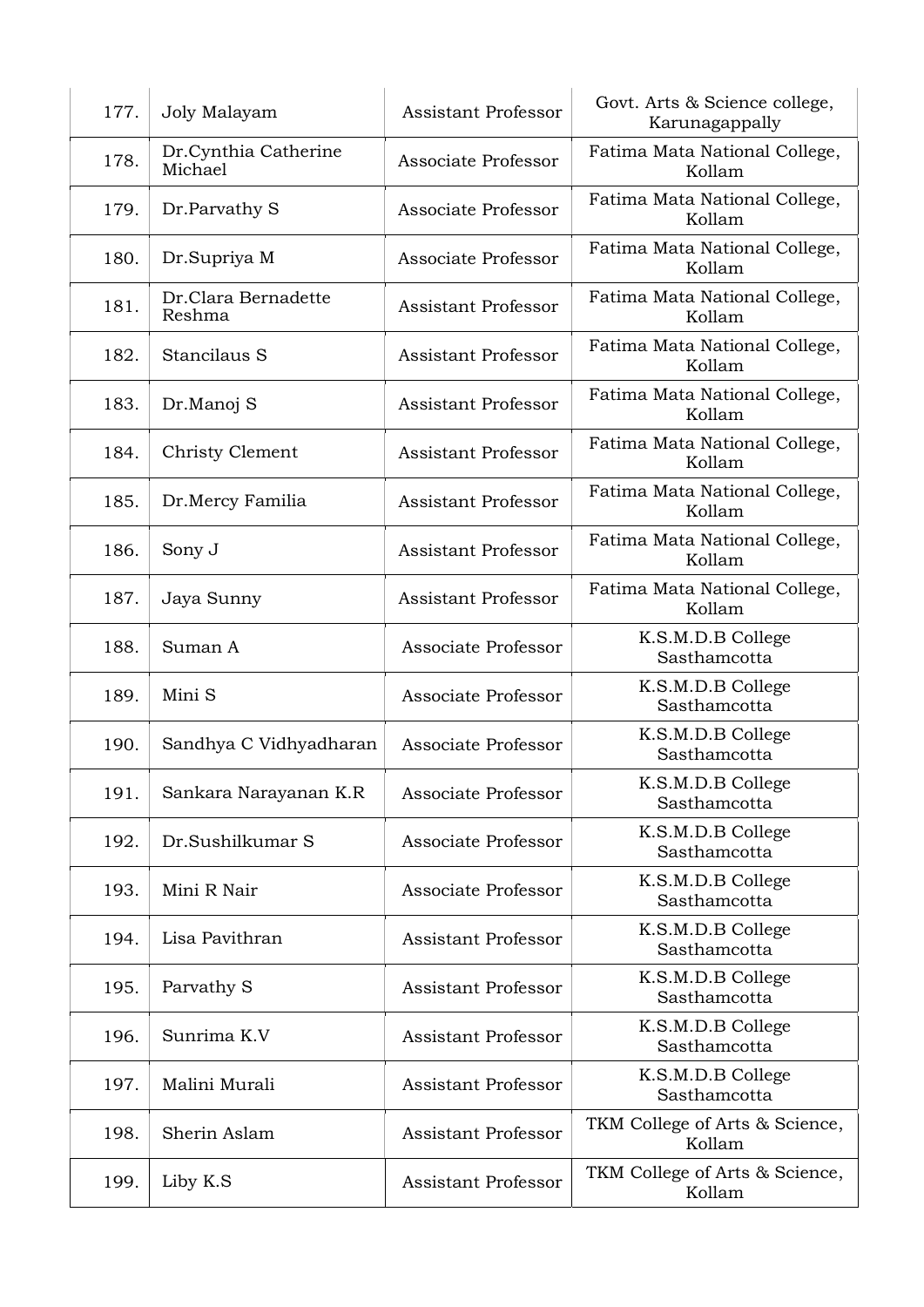| 200. | Dr.Sumithra Devi S     | <b>Assistant Professor</b> | TKM College of Arts & Science,<br>Kollam   |
|------|------------------------|----------------------------|--------------------------------------------|
| 201. | Gayathry S             | <b>Assistant Professor</b> | TKM College of Arts & Science,<br>Kollam   |
| 202. | Shafana Shafi          | Assistant Professor        | TKM College of Arts & Science,<br>Kollam   |
| 203. | Niyas S.M              | <b>Assistant Professor</b> | TKM College of Arts & Science,<br>Kollam   |
| 204. | Sulfia S Santhosh      | <b>Assistant Professor</b> | TKM College of Arts & Science,<br>Kollam   |
| 205. | Muhammed Roshan B      | <b>Assistant Professor</b> | TKM College of Arts & Science,<br>Kollam   |
| 206. | Jiji Peter             | Associate Professor        | St.Gregorios College,<br>Kottarakkara      |
| 207. | Geethu Thomas          | <b>Assistant Professor</b> | St.Gregorios College,<br>Kottarakkara      |
| 208. | Dr.Sajeesh S           | <b>Assistant Professor</b> | St.Gregorios College,<br>Kottarakkara      |
| 209. | Lancy Thomas Kurakar   | <b>Assistant Professor</b> | St. Gregorios College,<br>Kottarakkara     |
| 210. | Reshma Elizabeth Jacob | <b>Assistant Professor</b> | St. Gregorios College,<br>Kottarakkara     |
| 211. | Jacob Thomas           | Associate Professor        | St.Stephen's College<br>Pathanapuram       |
| 212. | Blessy John            | <b>Assistant Professor</b> | St.Stephen's College<br>Pathanapuram       |
| 213. | Vani Jyoti             | <b>Assistant Professor</b> | NSS College,<br>Nilamel                    |
| 214. | Indu B.C               | <b>Assistant Professor</b> | NSS College,<br>Nilamel                    |
| 215. | Gayatri Devi Pillai    | <b>Assistant Professor</b> | NSS College,<br>Nilamel                    |
| 216. | Dr.Seema Rajan         | <b>Assistant Professor</b> | NSS College,<br>Nilamel                    |
| 217. | Simi Thulasidas        | <b>Assistant Professor</b> | NSS College,<br>Nilamel                    |
| 218. | Sreekumar V.R          | <b>Assistant Professor</b> | NSS College,<br>Nilamel                    |
| 219. | Aswathy S.M            |                            | Sree Narayana College for<br>Women, Kollam |
| 220. | AswathyChandrabhanu    |                            | Sree Narayana College for<br>Women, Kollam |
| 221. | Deepa B                |                            | Sree Narayana College for<br>Women, Kollam |
| 222. | Harilekshmi V.S        |                            | Sree Narayana College for<br>Women, Kollam |
|      |                        |                            |                                            |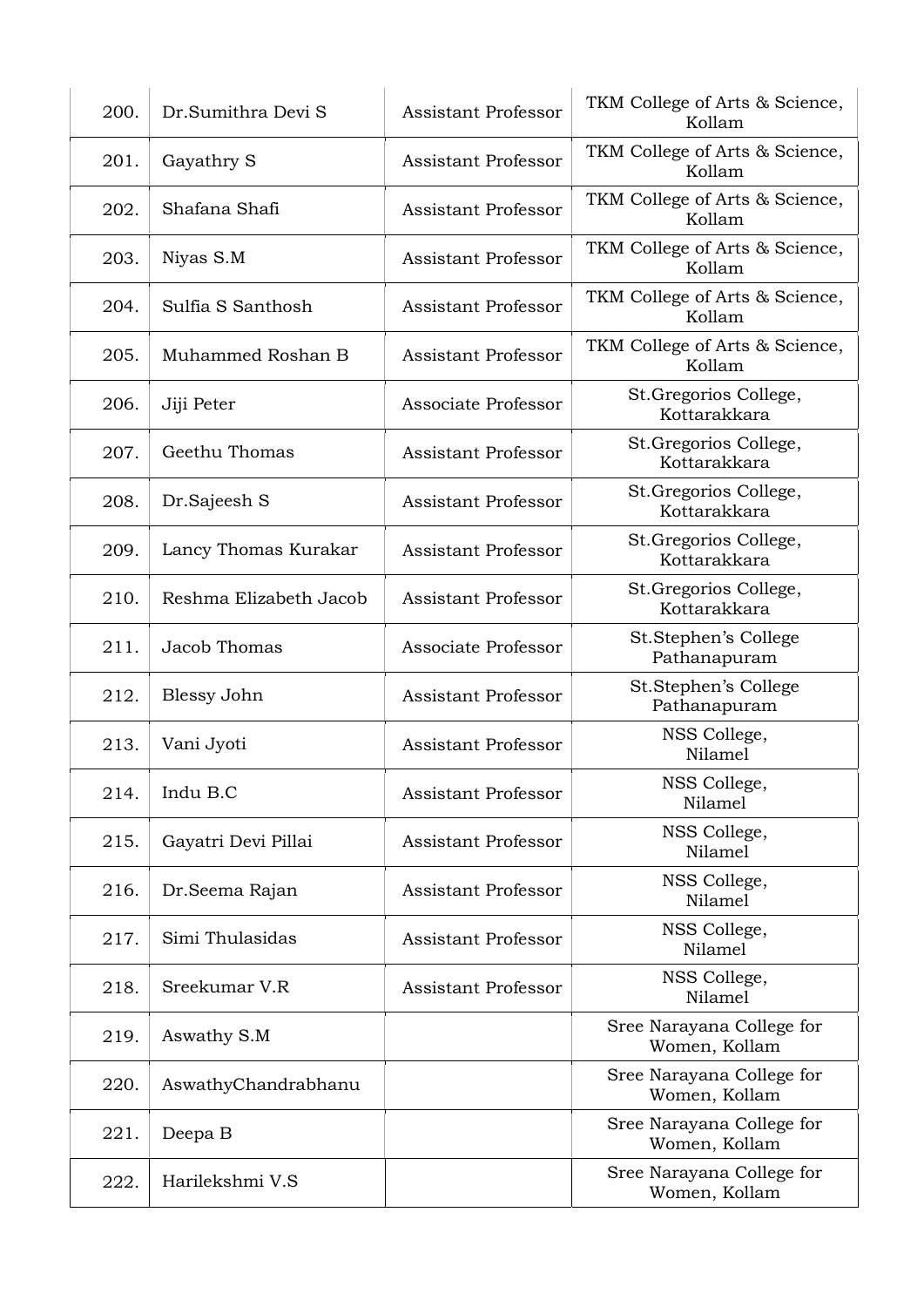| 223. | Hima S.S           |                            | Sree Narayana College for<br>Women, Kollam |
|------|--------------------|----------------------------|--------------------------------------------|
| 224. | Indu K             |                            | Sree Narayana College for<br>Women, Kollam |
| 225. | Jayalekshmi S      |                            | Sree Narayana College for<br>Women, Kollam |
| 226. | Reshma Salim       |                            | Sree Narayana College for<br>Women, Kollam |
| 227. | Vishnu Chandran    |                            | Sree Narayana College for<br>Women, Kollam |
| 228. | Dr. S K Prathap    | Associate Professor        | S N College, Kollam                        |
| 229. | Radhika B          | <b>Assistant Professor</b> | S N College, Kollam                        |
| 230. | Indhu R            | <b>Assistant Professor</b> | S N College, Kollam                        |
| 231. | Arun Ravi          | <b>Assistant Professor</b> | S N College, Kollam                        |
| 232. | Chinnuchandran P   | <b>Assistant Professor</b> | S N College, Kollam                        |
| 233. | Viji S             | <b>Assistant Professor</b> | S N College, Kollam                        |
| 234. | Arun Prasad R      | <b>Assistant Professor</b> | S N College, Kollam                        |
| 235. | Aswathy Mohan      | <b>Assistant Professor</b> | S N College, Kollam                        |
| 236. | Gayathri Salim     | <b>Assistant Professor</b> | S N College, Kollam                        |
| 237. | Anjana Thampi      | <b>Assistant Professor</b> | S N College, Kollam                        |
| 238. | Geethu R Prasad    | <b>Assistant Professor</b> | S N College, Kollam                        |
| 239. | Dr. Priyanka M C   | <b>Assistant Professor</b> | S N College, Kollam                        |
| 240. | Dr. Sruthi N       | <b>Assistant Professor</b> | S N College, Kollam                        |
| 241. | Rashmi S Pillai    | <b>Assistant Professor</b> | St.John's College, Anchal                  |
| 242. | Dr.Sooraj Kumar    | <b>Assistant Professor</b> | St.John's College, Anchal                  |
| 243. | Lalitha Joseph     | <b>Assistant Professor</b> | St.John's College, Anchal                  |
| 244. | Rakesh R           | <b>Assistant Professor</b> | St.John's College, Anchal                  |
| 245. | Padma Chandran     | <b>Assistant Professor</b> | St.John's College, Anchal                  |
| 246. | Arun M George      | <b>Assistant Professor</b> | St.John's College, Anchal                  |
| 247. | Reshma R           | <b>Assistant Professor</b> | SN College, Punalur.                       |
| 248. | Deepthi P.S        | <b>Assistant Professor</b> | SN College, Punalur.                       |
| 249. | Resmi Raveendran   | <b>Assistant Professor</b> | SN College, Punalur.                       |
| 250. | Nayana Joylal      | <b>Assistant Professor</b> | SN College, Punalur.                       |
| 251. | Arsha S.S          | <b>Assistant Professor</b> | SN College, Punalur.                       |
| 252. | Dr.Kishore Ram     | <b>Assistant Professor</b> | MMNSS College, Kottiyam                    |
| 253. | Meera K.G          | <b>Assistant Professor</b> | MMNSS College, Kottiyam                    |
| 254. | Jayalekshmi J      | <b>Assistant Professor</b> | MMNSS College, Kottiyam                    |
| 255. | Jayakrishnan R     | <b>Assistant Professor</b> | MMNSS College, Kottiyam                    |
| 256. | Dr.Nisha Somarajan | <b>Assistant Professor</b> | Sree Narayana College,<br>Chathannur       |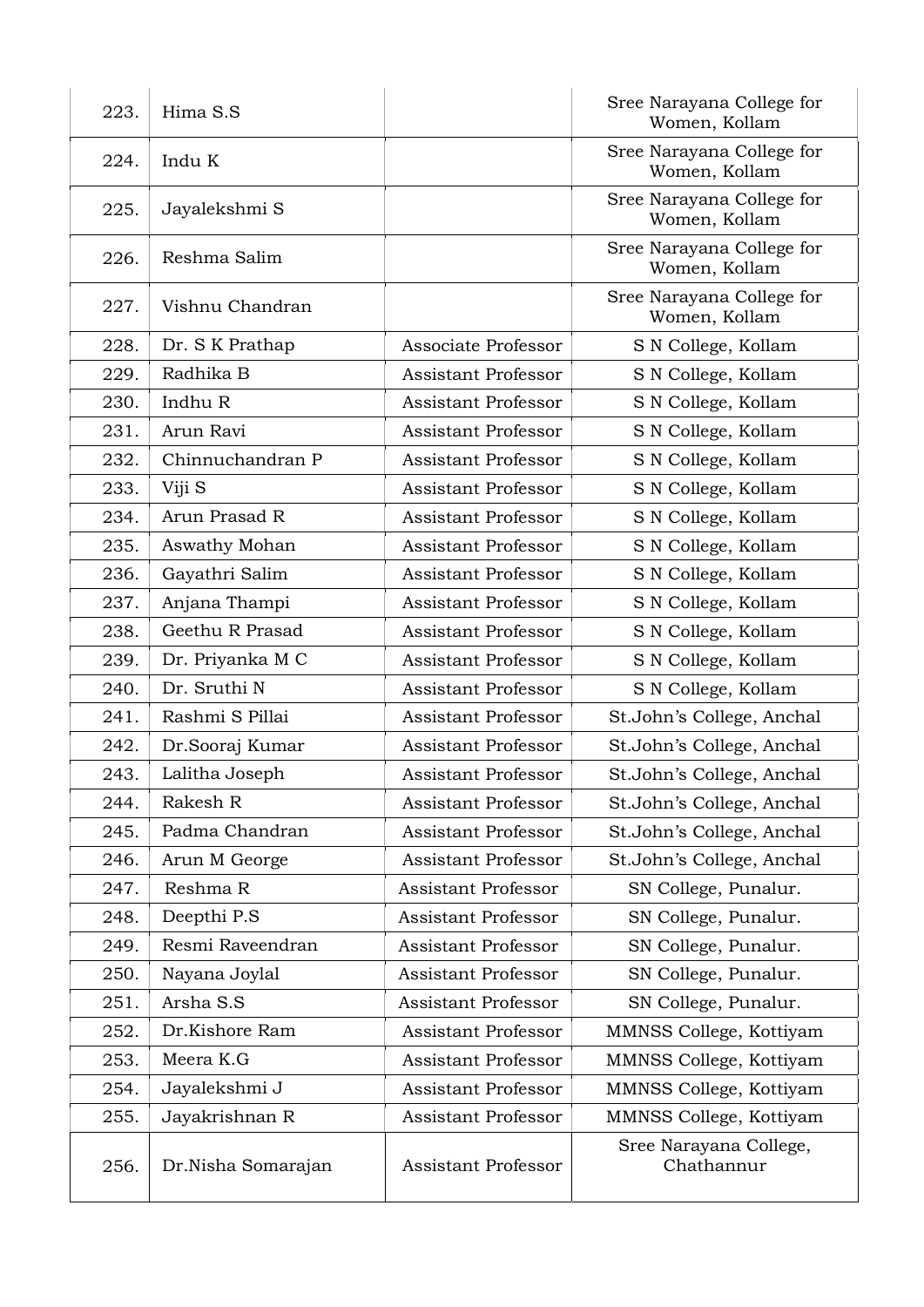| 257. | Dr.Anne Angeline<br>Abraham     | Associate Professor        | Bishop Moore College,<br>Mavelikkara |
|------|---------------------------------|----------------------------|--------------------------------------|
| 258. | Suma Alexander                  | <b>Assistant Professor</b> | Bishop Moore College,<br>Mavelikkara |
| 259. | Amith David                     | <b>Assistant Professor</b> | Bishop Moore College,<br>Mavelikkara |
| 260. | Dr.Nair Anup<br>Chandrasekharan | <b>Assistant Professor</b> | Bishop Moore College,<br>Mavelikkara |
| 261. | Vidu Vijayan                    | <b>Assistant Professor</b> | Bishop Moore College,<br>Mavelikkara |
| 262. | Divya S                         | <b>Assistant Professor</b> | Bishop Moore College,<br>Mavelikkara |
| 263. | Julie Thomas                    | <b>Assistant Professor</b> | Bishop Moore College,<br>Mavelikkara |
| 264. | Premjith M.R                    | <b>Assistant Professor</b> | Bishop Moore College,<br>Mavelikkara |
| 265. | Anusha Das                      | <b>Assistant Professor</b> | Bishop Moore College,<br>Mavelikkara |
| 266. | Neethu Mary Philip              | <b>Assistant Professor</b> | Bishop Moore College,<br>Mavelikkara |
| 267. | Salini Rachel Varghese          | Assistant Professor        | Christian College, Chengannur        |
| 268. | Nirmmala Varghese               | <b>Assistant Professor</b> | Christian College, Chengannur        |
| 269. | Dr.John George Athyal           | <b>Assistant Professor</b> | Christian College, Chengannur        |
| 270. | Thankam K.Abraham               | <b>Assistant Professor</b> | Christian College, Chengannur        |
| 271. | Leena Liz Mathew                | Assistant Professor        | Christian College, Chengannur        |
| 272. | Fancy D.R                       | Assistant Professor        | Christian College, Chengannur        |
| 273. | Solomon Asha Joseph             | <b>Assistant Professor</b> | Christian College, Chengannur        |
| 274. | <b>Basil Thomas</b>             | <b>Assistant Professor</b> | Christian College, Chengannur        |
| 275. | Dr.Anej Somaraj                 | Assistant Professor        | Christian College, Chengannur        |
| 276. | <b>Jolly Alex</b>               | <b>Assistant Professor</b> | Christian College, Chengannur        |
| 277. | S.Ragasankar                    | Associate Professor        | MSM College, Kayamkulam              |
| 278. | K.Geethakumari                  | Associate Professor        | MSM College, Kayamkulam              |
| 279. | S.Rubeena                       | Associate Professor        | MSM College, Kayamkulam              |
| 280. | Dr.R.Govind                     | Assistant Professor        | MSM College, Kayamkulam              |
| 281. | <b>B.Sajitha</b>                | Assistant Professor        | MSM College, Kayamkulam              |
| 282. | Harsha Viswanath                | Assistant Professor        | MSM College, Kayamkulam              |
| 283. | Nada Rajan                      | <b>Assistant Professor</b> | MSM College, Kayamkulam              |
| 284. | Jayalekshmi B                   | <b>Assistant Professor</b> | MSM College, Kayamkulam              |
| 285. | Asha Balachandran               | <b>Assistant Professor</b> | MSM College, Kayamkulam              |
| 286. | Deepa R                         | <b>Assistant Professor</b> | MSM College, Kayamkulam              |
| 287. | Asha K.Nair                     | Assistant Professor        | MSM College, Kayamkulam              |
| 288. | Girisha Anand                   | Assistant Professor        | MSM College, Kayamkulam              |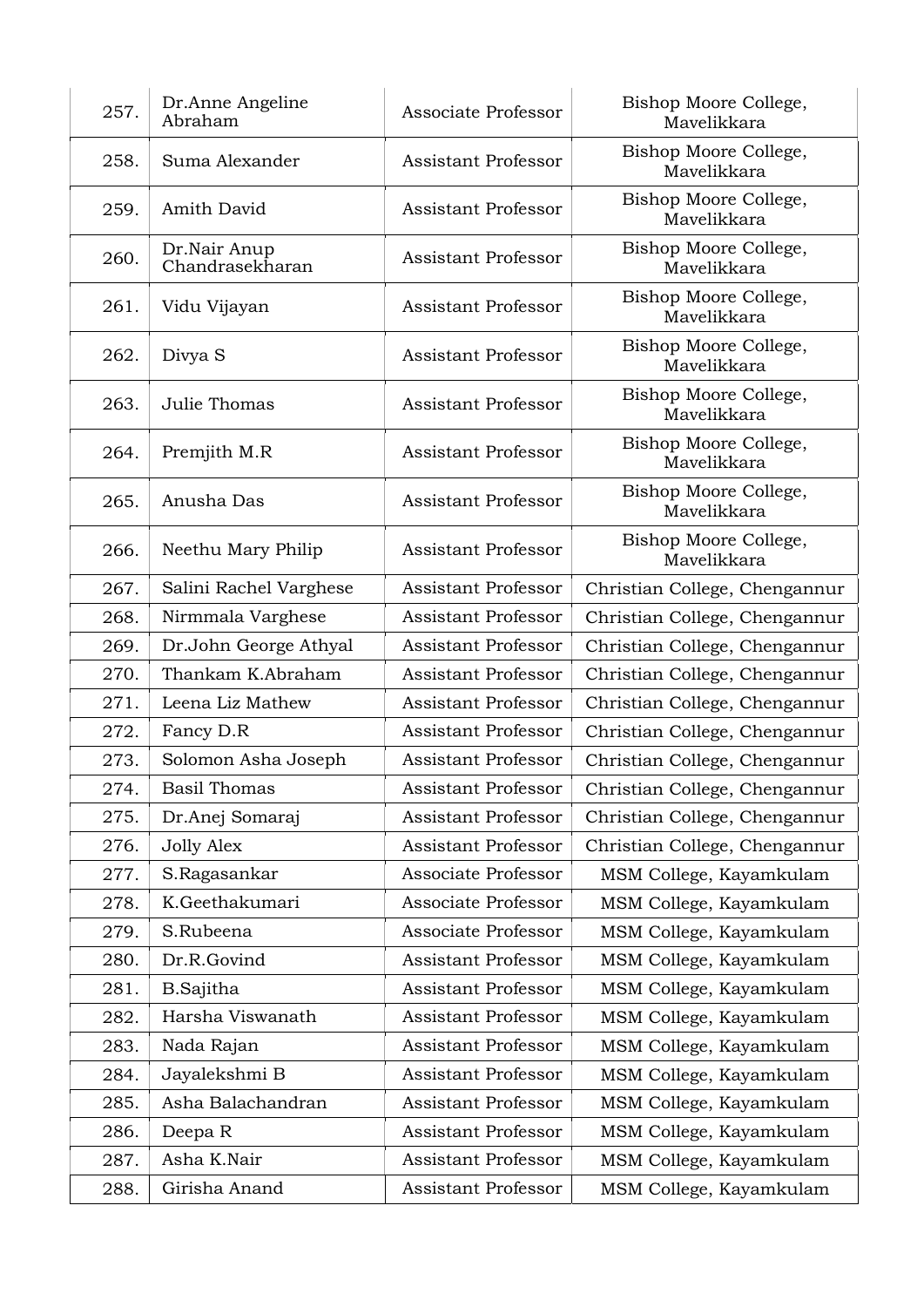| 289. | Nishad T                       | <b>Assistant Professor</b> | MSM College, Kayamkulam                     |
|------|--------------------------------|----------------------------|---------------------------------------------|
| 290. | Sreelekshmi B                  | <b>Assistant Professor</b> | MSM College, Kayamkulam                     |
| 291. | Aiswarya S                     | <b>Assistant Professor</b> | NSS College, Cherthala                      |
| 292. | Minu Balakrishnan              | <b>Assistant Professor</b> | NSS College, Cherthala                      |
| 293. | Maya S                         | Assistant Professor        | NSS College, Cherthala                      |
| 294. | Maya Venugopal                 | <b>Assistant Professor</b> | NSS College, Cherthala                      |
| 295. | Parvathy K.S                   | <b>Assistant Professor</b> | Sree Narayana College,<br>Cherthala         |
| 296. | Indu Balachandran              | <b>Assistant Professor</b> | Sree Narayana College,<br>Cherthala         |
| 297. | Roshni Shree                   | <b>Assistant Professor</b> | Sree Narayana College,<br>Cherthala         |
| 298. | Sharon D'Cunha                 | <b>Assistant Professor</b> | St.Joseph's College for Women,<br>Alappuzha |
| 299. | Geethu Amar                    | <b>Assistant Professor</b> | St.Joseph's College for Women,<br>Alappuzha |
| 300. | Mirium Xavier                  | <b>Assistant Professor</b> | St.Joseph's College for Women,<br>Alappuzha |
| 301. | Dr.Anupama S Varma             | <b>Assistant Professor</b> | St.Joseph's College for Women,<br>Alappuzha |
| 302. | Divya Mary Varghese            | <b>Assistant Professor</b> | St.Joseph's College for Women,<br>Alappuzha |
| 303. | Anjali George                  | <b>Assistant Professor</b> | St.Joseph's College for Women,<br>Alappuzha |
| 304. | Sr.Ligi Jose.E                 | <b>Assistant Professor</b> | St.Joseph's College for Women,<br>Alappuzha |
| 305. | Nimisha F                      | <b>Assistant Professor</b> | St.Joseph's College for Women,<br>Alappuzha |
| 306. | Manju Thomas                   | <b>Assistant Professor</b> | St.Joseph's College for Women,<br>Alappuzha |
| 307. | Dr.Leena P Pai                 | Associate Professor        | SD College, Alappuzha                       |
| 308. | Dr.N.Saraswathy<br>Antharjanam | Associate Professor        | SD College, Alappuzha                       |
| 309. | Dr.E.Krishnan<br>Nampoothiri   | Associate Professor        | SD College, Alappuzha                       |
| 310. | Dr.Bindu. Nair                 | Associate Professor        | SD College, Alappuzha                       |
| 311. | Devi S                         | <b>Assistant Professor</b> | SD College, Alappuzha                       |
| 312. | Karthika R                     | <b>Assistant Professor</b> | SD College, Alappuzha                       |
| 313. | Krishnanand A                  | <b>Assistant Professor</b> | SD College, Alappuzha                       |
| 314. | Neetha Prasad                  | <b>Assistant Professor</b> | SD College, Alappuzha                       |
| 315. | Saritha M                      | <b>Assistant Professor</b> | SD College, Alappuzha                       |
| 316. | Aswathy S                      | <b>Assistant Professor</b> | SD College, Alappuzha                       |
| 317. | Arathy S                       | <b>Assistant Professor</b> | SD College, Alappuzha                       |
| 318. | Parvathy R                     | Assistant Professor        | SD College, Alappuzha                       |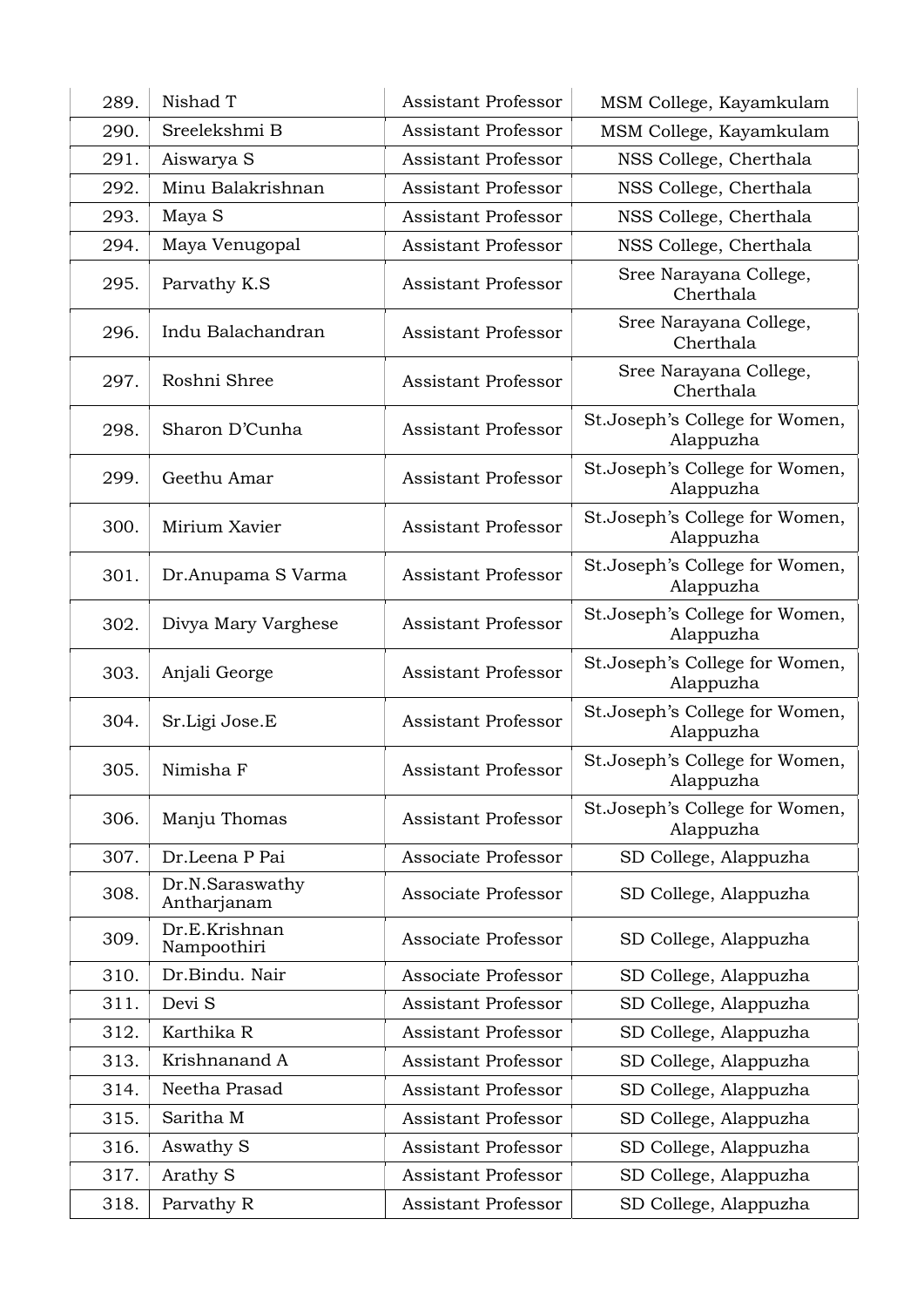| 319. | Dr.Mathew V             | Principal                  | St.Michael's College,<br>Cherthala               |
|------|-------------------------|----------------------------|--------------------------------------------------|
| 320. | Fr. Titus Augustine     | <b>Assistant Professor</b> | St.Michael's College,<br>Cherthala               |
| 321. | Soumya V.S.             | <b>Assistant Professor</b> | TK Madhava Memorial College,<br>Nangiarkulangara |
| 322. | Dr. Parvathy U.         | <b>Assistant Professor</b> | TK Madhava Memorial College,<br>Nangiarkulangara |
| 323. | Sarsha T. S.            | <b>Assistant Professor</b> | TK Madhava Memorial College,<br>Nangiarkulangara |
| 324. | Parvathy Ramachandran   | <b>Assistant Professor</b> | TK Madhava Memorial College,<br>Nangiarkulangara |
| 325. | Athira M. Raj           | <b>Assistant Professor</b> | TK Madhava Memorial College,<br>Nangiarkulangara |
| 326. | Dr.Anjana J             | <b>Assistant Professor</b> | NSS College,<br>Pandalam, Pathanamthitta         |
| 327. | Dr.B.Sreekala           | <b>Assistant Professor</b> | NSS College,<br>Pandalam, Pathanamthitta         |
| 328. | Dr.Ranjith Krishnan K.R | <b>Assistant Professor</b> | NSS College,<br>Pandalam, Pathanamthitta         |
| 329. | Vineetha Krishnan       | <b>Assistant Professor</b> | NSS College,<br>Pandalam, Pathanamthitta         |
| 330. | Dr.Jyothy C.R           | <b>Assistant Professor</b> | NSS College,<br>Pandalam, Pathanamthitta         |
| 331. | Haritha R Unnithan      | <b>Assistant Professor</b> | NSS College,<br>Pandalam, Pathanamthitta         |
| 332. | Drisya K                | <b>Assistant Professor</b> | NSS College,<br>Pandalam, Pathanamthitta         |
| 333. | Dr.Seetha Vijayakumar   | <b>Assistant Professor</b> | NSS College,<br>Pandalam, Pathanamthitta         |
| 334. | Revathy S               | <b>Assistant Professor</b> | NSS College,<br>Pandalam, Pathanamthitta         |
| 335. | Sree Prasad R           | <b>Assistant Professor</b> | NSS College,<br>Pandalam, Pathanamthitta         |
| 336. | Sambhu R                | <b>Assistant Professor</b> | NSS College,<br>Pandalam, Pathanamthitta         |
| 337. | Jithesh J Nair          | <b>Assistant Professor</b> | NSS College,<br>Pandalam, Pathanamthitta         |
| 338. | Lakshmi Prasannan       | <b>Assistant Professor</b> | NSS College,<br>Pandalam, Pathanamthitta         |
| 339. | Lekshmi Mohan           | <b>Assistant Professor</b> | NSS College,<br>Pandalam, Pathanamthitta         |
| 340. | Parvathy Vijayan        | <b>Assistant Professor</b> | NSS College,<br>Pandalam, Pathanamthitta         |
| 341. | Dr.Nisha Mathew         | <b>Assistant Professor</b> | St.Cyril's College, Adoor                        |
| 342. | Sowmya Mary Thomas      | <b>Assistant Professor</b> | St.Cyril's College, Adoor                        |